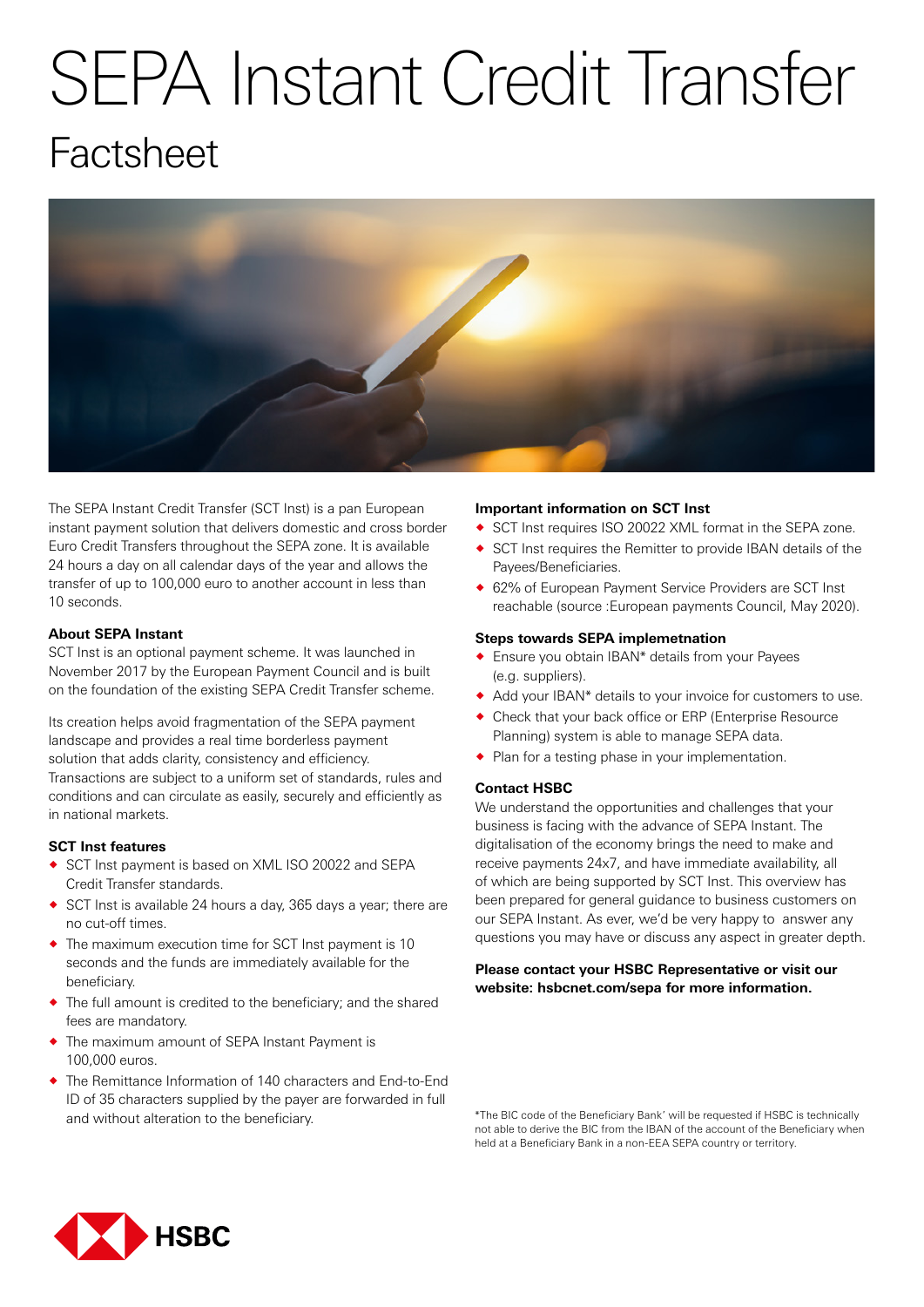| <b>Features</b>                                  | <b>SEPA Credit Transfer</b>                                                                                                                                                                                      |
|--------------------------------------------------|------------------------------------------------------------------------------------------------------------------------------------------------------------------------------------------------------------------|
| Geographic zone                                  | EBA Clearing reachable banks in the SEPA region (List available on: ebaclearing.eu/)                                                                                                                             |
| Currency                                         | Euro                                                                                                                                                                                                             |
| Bank details required                            | IBAN <sup>*</sup>                                                                                                                                                                                                |
| Deduction                                        | Payment made in full with no deduction at any stage (Remitter and Beneficiary are<br>charged separately by their respective banks)                                                                               |
| Amount                                           | 100,000 per transaction                                                                                                                                                                                          |
| Format required                                  | ISO 20022 XML standard messaging                                                                                                                                                                                 |
| Submission timing                                | No cut off time: Available 24x7x365 for immediate settlement                                                                                                                                                     |
| Remittance Information                           | Up to 140 characters transferred to the beneficiary in full                                                                                                                                                      |
| Transmission of rejected transactions            | 25 seconds                                                                                                                                                                                                       |
| Recalls                                          | In exceptional circumstances a recall of a payment can be requested up to 10 Banking<br>Business Days** after the settlement date – this is then either agreed or refused by the<br>beneficiary/beneficiary bank |
| Request for Recall by the Originator<br>('RFRO') | Request for Recall by the Originator ('RFRO') for reasons other than recall can be done<br>within 13 months after the execution of the initial SCT Transaction                                                   |

# **To make a payment, make sure you include the following items in the instruction:**

- 1) the IBAN\* of the account from which the payment should be made;
- 2) the amount of the payment;
- 3) the IBAN\* of the account of the Beneficiary to which the payment is to be made;
- 4) the name of the Beneficiary to whom the payment is to be made;
- 5) the Originator's reference for the payment, if applicable; and

6) any other data or information required to be included under the SEPA Rulebook or requested by the Bank from time to time.